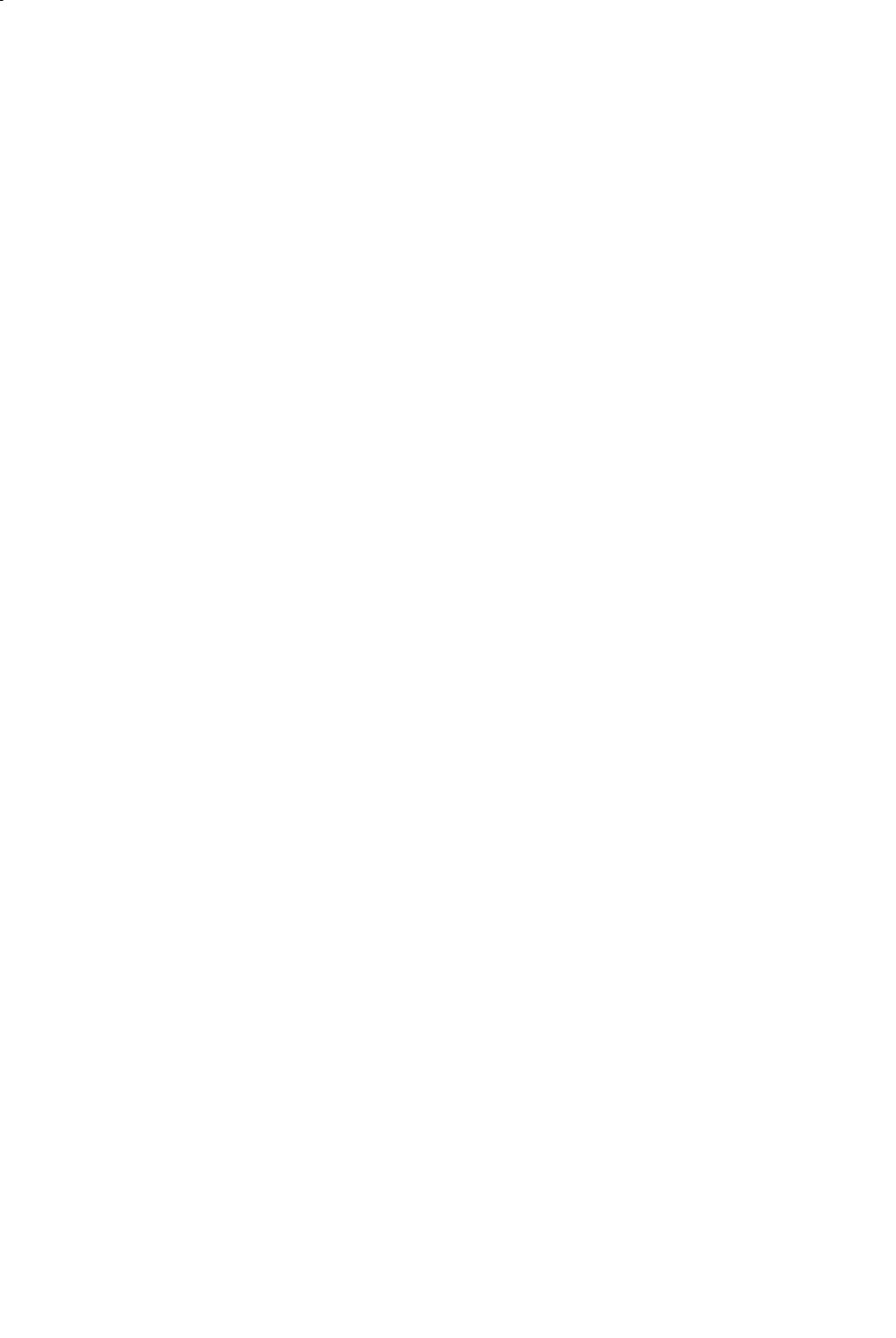Atti

 $\ddot{\phantom{0}}$ 

## EURALEX 2006

Proceedings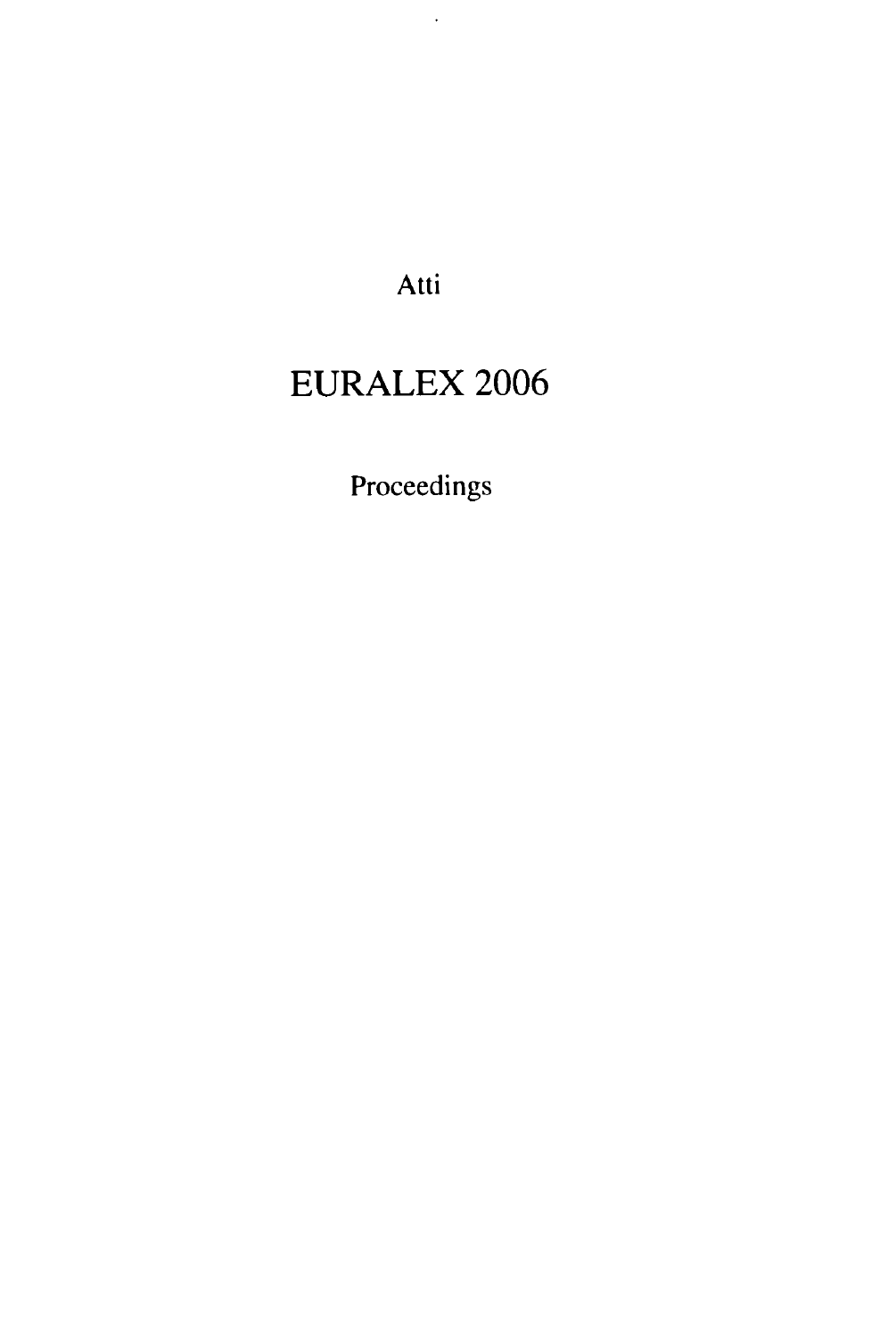#### **Aknowledgements**

**We would like to thank all those who made the Twelth Euralex International Congress possible, by contributing to the reviewing, to the logistics or by financially supporting the event.**

**In particular we thank the sponsoring partners of the congress:**

**Università di Torino Città di Torino The Hornby Trust Torino Capitale mondiale del libro con Roma - Unesco G. D'Anna Casa Editrice Edizioni dell'Orso Garzanti linguistica Loescher editore Rizzoli Larousse Dizionari e enciclopedie Utet Zanichelli editore Centro Rete Università di Torino Arnoldo Mondadori Editore Oxford University Press Synapsy onlus Istituto Bancario San Paolo Torino**

#### **Programme Committee**

**Carla Marcilo (Università di Torino, Italia) Rosamund Moon (Birmingham University, Great Britain) Janet DcCesaris (Universität Pompeu Fabra Barcelona) Geoffrey Williams (Université de Bretagne Sud Lorient, France) Nicoletta Maraschio (Vice-President of the Accademia della Crusca, Firenze, Italia) Manuel Barbera (Università di Torino, Italia)**

#### **Reviewers**

**Manuel ALVAR EZQUERRA, Anna ANASTASSIADIS-SYMÉONIDIS, Cecilia ANDORNO, J0rg ASMUSSEN, Sue ATKINS, Manuel BARBERA, Cristina BAREGGI, Carla BAZZANELLA, Henri BEJOINT, Paul BOGAARDS, Edoardo BONA, Pierrette BOUILLON. Anna BRAASCH, Ralf BROCK-MEIER, Sabina CANOBBIO, Nadia CAPRIOCLIO, František CERMÂK, Matteo CESTARI, Alessandra CORDA, Marie-Hélène CORREARD, Anthony COWIE, Franco CREVATIN, Marco CUGNO, Llufs de YZACUIRRE <sup>I</sup> MAURA, Roberto DAPIT, Sylvie DE COCK, Marie-Jeanne DEROUIN, Janet DECE-SARIS, Margaret DEUTER, Dmitrij DOBROVOL'SKI, Thierry FONTENELLE, Michele FOURMENT BERNICANANI, Andrew IlARLEY, Reinhart R. K. HARTMANN, Marie IIEDIARD, Ulrich IIEID, Olga KARPOVA, Adam KILGARRIFF, Dominique LE FUR, Sven-Göran MALMGREN, Claudio MARAZZINI, Nicoletta MARASCHIO, Carla MARELLO, Fernando MARTINEZ DE CARNERO CALZADA, Don MCCREARY, Franco MONTANARI, Rosamund MOON, Stefania NUCCORINI, Pádraig Ó RIAGÂIN, Julian PARISH, Fabrizio PENNACCHIETTI, Krassimira PETROVA, Maria Teresa PRAT, Daniel PRINSLOO, Germano PROVERBIO, Jean PRUVOST, Virginia PULCINI, Francois RASTIER, Luciano ROCCHI, Giovanni RONCO, Giovanni ROVERE, Michael RUNDELL, Julián SANTANO MORENO, Félix SAN VICENTE, Salvatore SGROI. Mario SQUARTINI, Erling STRUDSHOLM, Philippe THOIRON, Michele VALLARO, Aline VILLAVICENCIO, Julijana VUČO, Geoffrey WILLIAMS, Judith WILLIS.**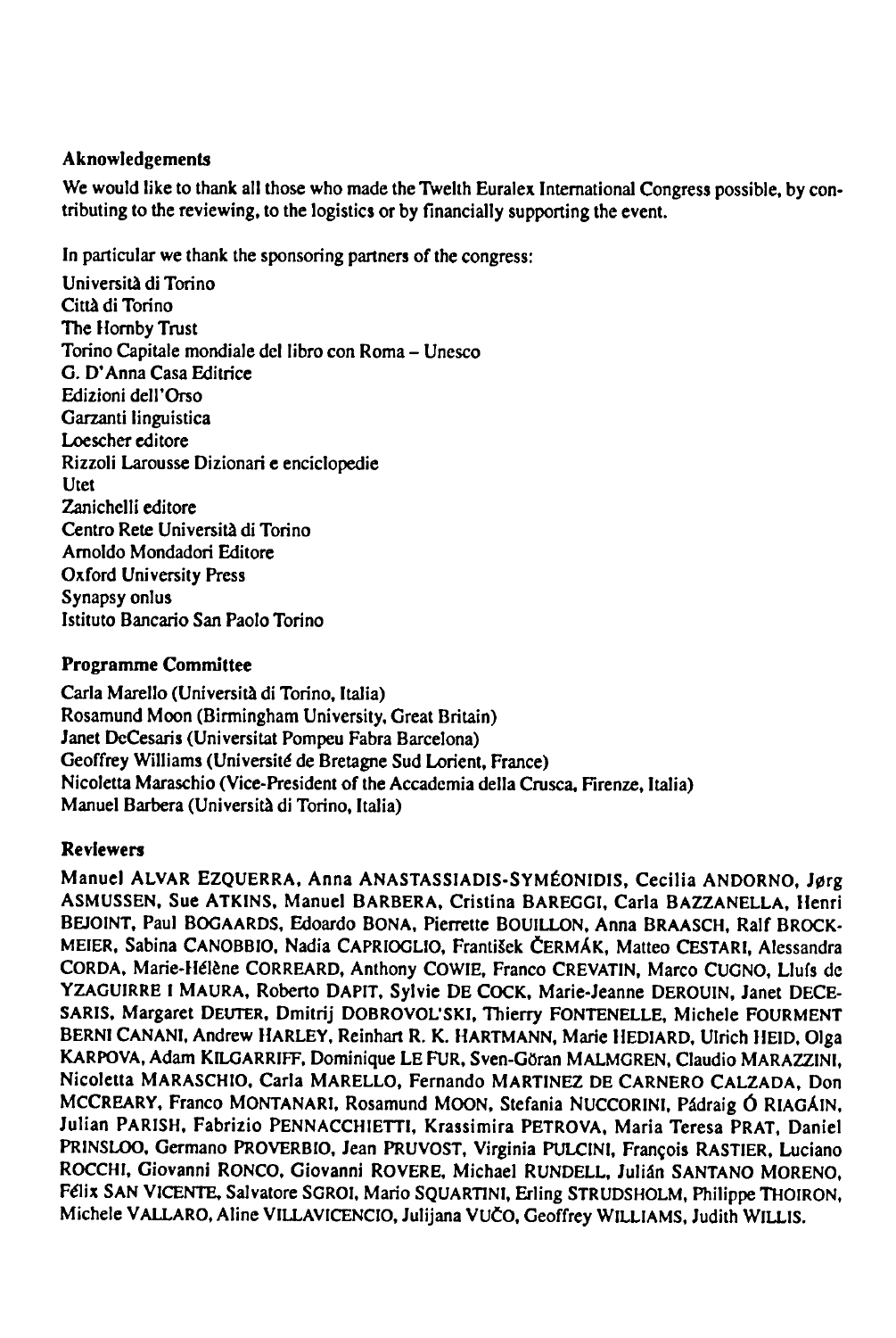#### A cura di

#### Elisa Conno, Carla Marcilo, Cristina Onesti (eds.)

## Atti del XII Congresso Internazionale di Lessicografia Torino, 6-9 settembre 2006

### Proceedings XII Euralex International Congress Torino, Italia, September 6<sup>th</sup>-9<sup>th</sup>, 2006



European Association for Lexicography



Accademia della Crusca

VOLUME II



Università di Torino, Italia



Edizioni dell'Orso Alessandria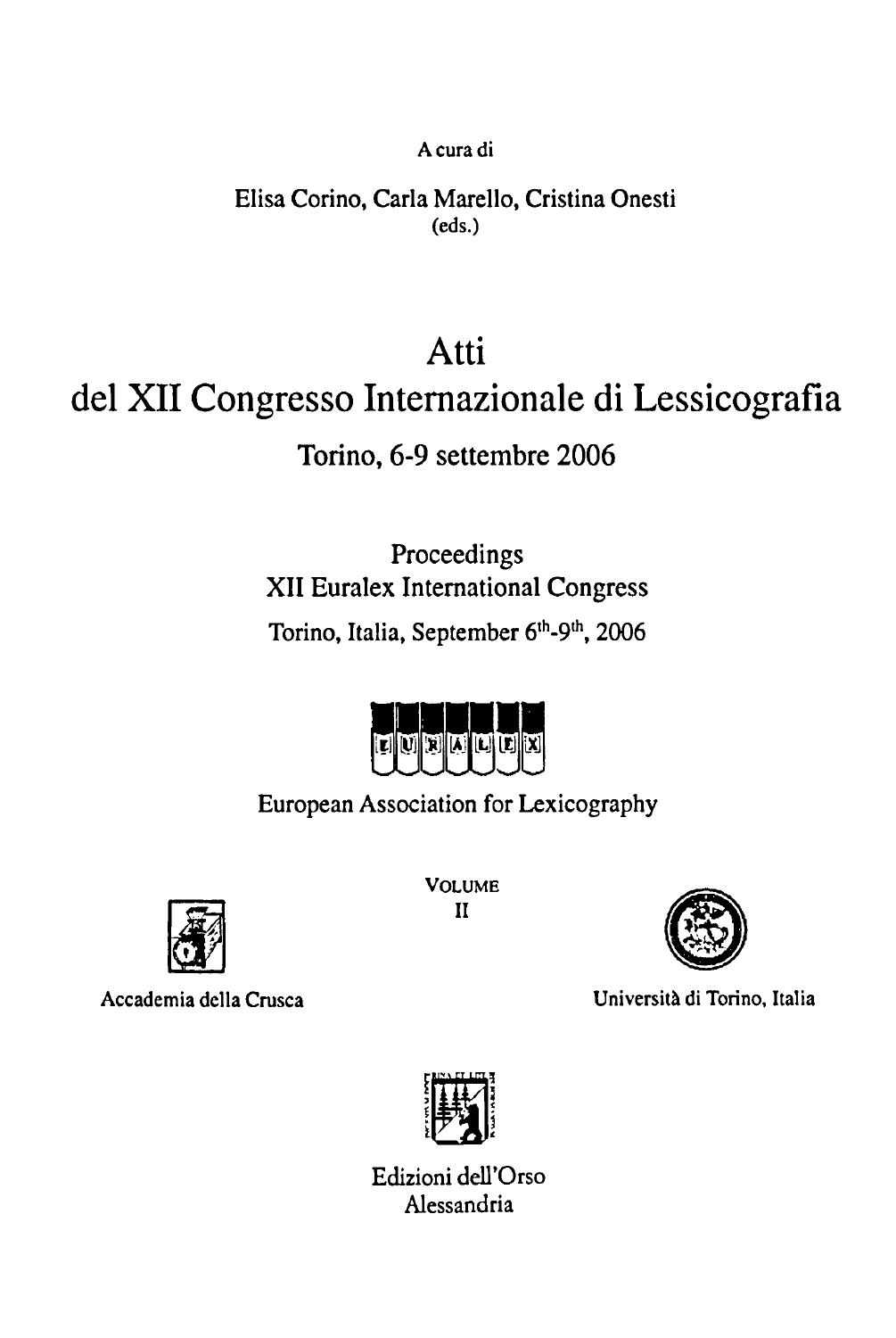©2006 Copyright by Edizioni dell'Orso s.r.l. 15100 Alessandria, via Rattazzi 47 Tel. 0131.252349 - Fax 0131.257567 E-mail: info@ediorso.it http: //www.ediorso.it

Allestimento informatico e impaginazione a cura di Francesca Cattina

*È vietata la riproduzione, anche parziale, non autorizzata, con qualsiasi mezzo effettuata, compresa la fotocopia, anche a uso interno e didattico. L'illecito sarà penalmente perseguibile a norma dell'art. 171 della Ugge n. 633 del 22.04.1941*

All rights reserved. No part of this book may be reproduced, stored in a database or retrieval system or *published in any form or anyway without the permission of the authors.* 

ISBN 88-7694-918-6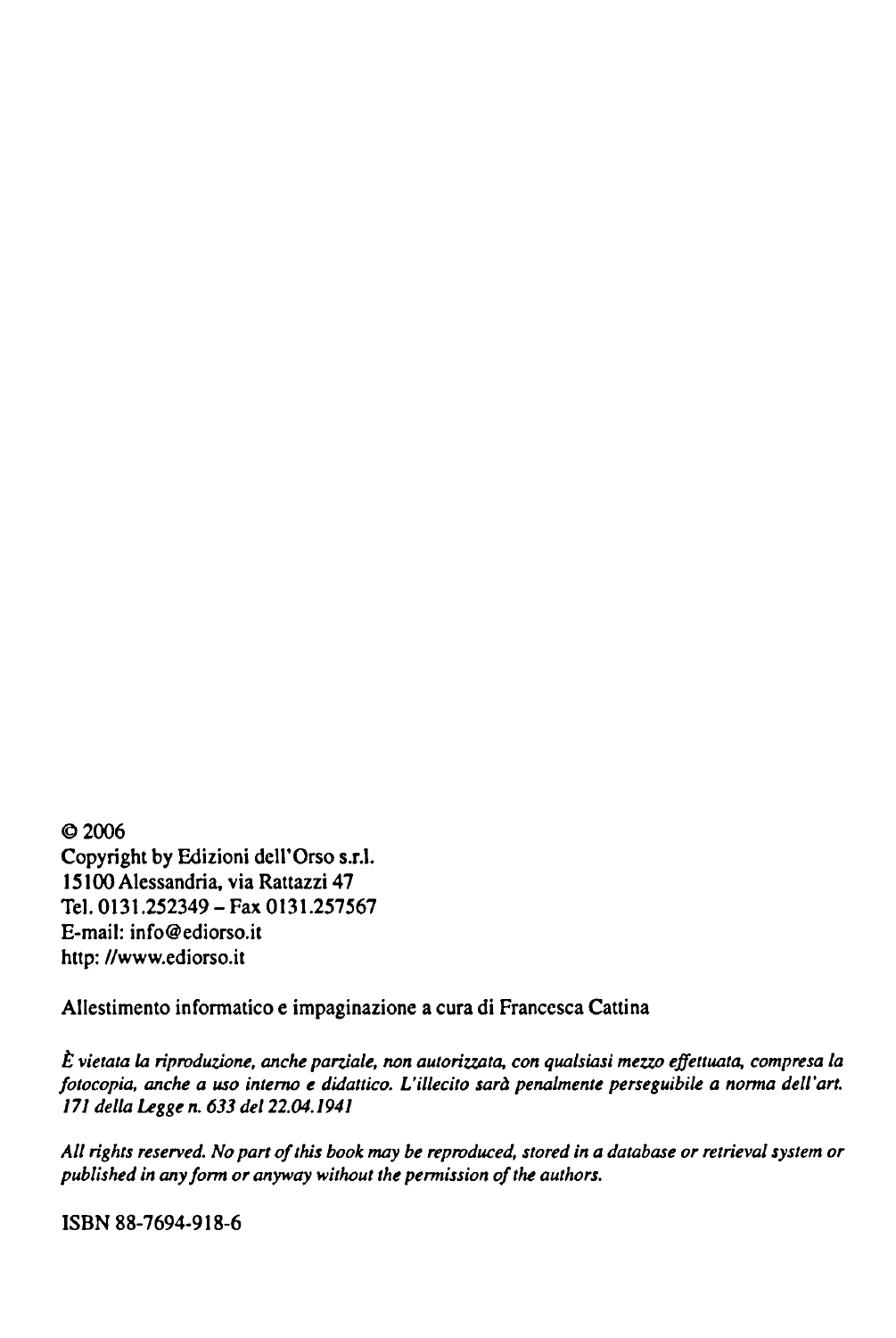#### *Index*

## **Index**

| <b>1. PLENARY LECTURES</b>                                                                                                                        |    |    |
|---------------------------------------------------------------------------------------------------------------------------------------------------|----|----|
| <b>Jean AITCHINSON</b><br>Headlines and Deadlines: Changing Newspaper Language                                                                    | p. | 3  |
| Tullio DE MAURO<br>On Lexicon and Grammar                                                                                                         |    | 19 |
| <b>Francesco SABATINI</b><br>La Storia dell'Italiano nella Prospettiva della Corpus Linguistics                                                   |    | 31 |
| 2. Historical and Scholarly Lexicography and Etymology                                                                                            |    |    |
| Silvia CACCHIANI                                                                                                                                  |    |    |
| Lexico-Functional Categories in Noah Webster's American Dictionary of the<br>English Language: The Case of Intensifiers                           |    | 41 |
| Monique C. CORMIER, Heberto FERNANDEZ<br>A Study of the Outside Matter in 17th-Century French-English Dictionaries                                |    | 49 |
| Américo Venâncio LOPES MACHADO FILHO<br>Para um dicionário etimológico do português arcaico                                                       |    | 61 |
| Sandrine REBOUL-TOURÉ<br>L'hyperonymie: Quelle représentation de la science dans les éditions du Dic-<br>tionnaire de l'Académie française?       |    | 65 |
| Christophe REY                                                                                                                                    |    |    |
| L'émergence d'une thématisation lexicale sur les sons au XVIIIe siècle                                                                            |    | 71 |
| Susanne SALMON-ALT<br>Data Structures for Etymology: towards an Etymological Lexical Network                                                      |    | 79 |
| Agata ŠEGA<br>Lessico etimologico di latinismi e di romanismi antichi in sloveno                                                                  |    | 89 |
| João Paulo SILVESTRE                                                                                                                              |    |    |
| A recepção do Vocabolario della Crusca e do Dictionnaire de l'Académie na<br>lexicografia portuguesa: o Vocabulario (1712-1728) de Rafael Bluteau |    | 97 |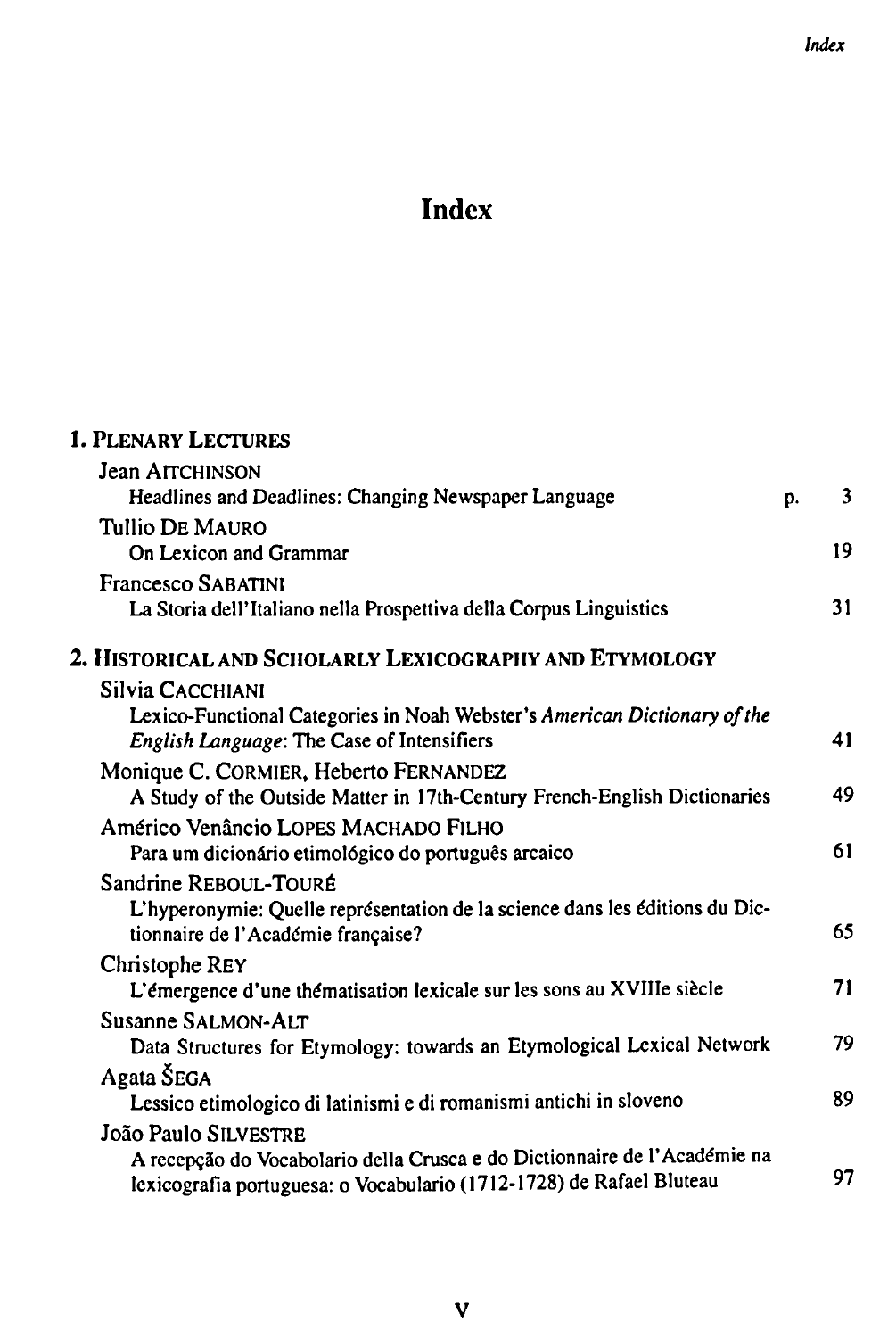| 3. COMPUTATIONAL LEXICOGRAPHY AND LEXICOLOGY                                                                                                        |     |
|-----------------------------------------------------------------------------------------------------------------------------------------------------|-----|
| Iñaki ALEGRIA, Xabier ARREGI, Xabier ARTOLA, Mikel ASTIZ, Leonel<br><b>RUIZ MIYARES</b>                                                             | 105 |
| A Dictionary Content Management System                                                                                                              |     |
| <b>Adriano ALLORA</b><br>NETS, quando la traduzione assistita dal calcolatore incontra la linguistica                                               | 111 |
| <b>Kristin BAKKEN</b><br>The Dictionary and its Sources: the Ideal of Integration and the Example<br>Norsk Ordbok                                   | 117 |
| Marco BARONI, Adam KILGARRIFF, Jan POMIKÁLEK, Pavel RYCHLÝ<br>WebBootCaT: a Web Tool for Instant Corpora                                            | 123 |
| <b>Anna BRAASCH</b>                                                                                                                                 |     |
| Exploitation of Syntactic Patterns for Sense Group Identification                                                                                   | 133 |
| Isabella CHIARI<br>Performance Evaluation of Italian Electronic Dictionaries: User's Needs and<br>Requirements                                      | 141 |
| Simona COLOMBO<br>MorFo. Sortware di visualizzazione di morfemi in testi                                                                            | 147 |
| Thierry FONTENELLE<br>Developing a Lexicon for a New French Spell-Checker                                                                           | 151 |
| A. GURRUTXAGA, X. SARALEGI, S. UGARTETXEA, I. ALEGRIA<br>Elexbi, a Basic Tool for Bilingual Term Extraction from Spanish-Basque<br>Parallel Corpora | 159 |
| <b>Maarten JANSSEN</b>                                                                                                                              |     |
| Orthographic Variation in Lexical Databases                                                                                                         | 167 |
| Karin KIPPER, Anna KORHONEN, Neville RYANT, Martha PALMER<br>A Large-Scale Extension of VerbNet with Novel Verb Classes                             | 173 |
| Mathieu MANGEOT<br>Dictionary Building with the Jibiki Platform                                                                                     | 185 |
| Michal Boleslav MĚCHURA                                                                                                                             |     |
| Finding the right structure for lexicographical data: experiences from a ter-<br>minology project                                                   | 189 |
| Karel PALA, Aleš HORÁK<br>From Web Pages to Dictionary: a Languge-Independent Dictionary Writing<br>System                                          | 199 |
| Elena Maria PANDOLFI                                                                                                                                |     |
| Tra lessicografia e sociolinguistica: la frequenza dei regionalismi nell'italia-<br>no parlato nel Canton Ticino                                    | 205 |
|                                                                                                                                                     |     |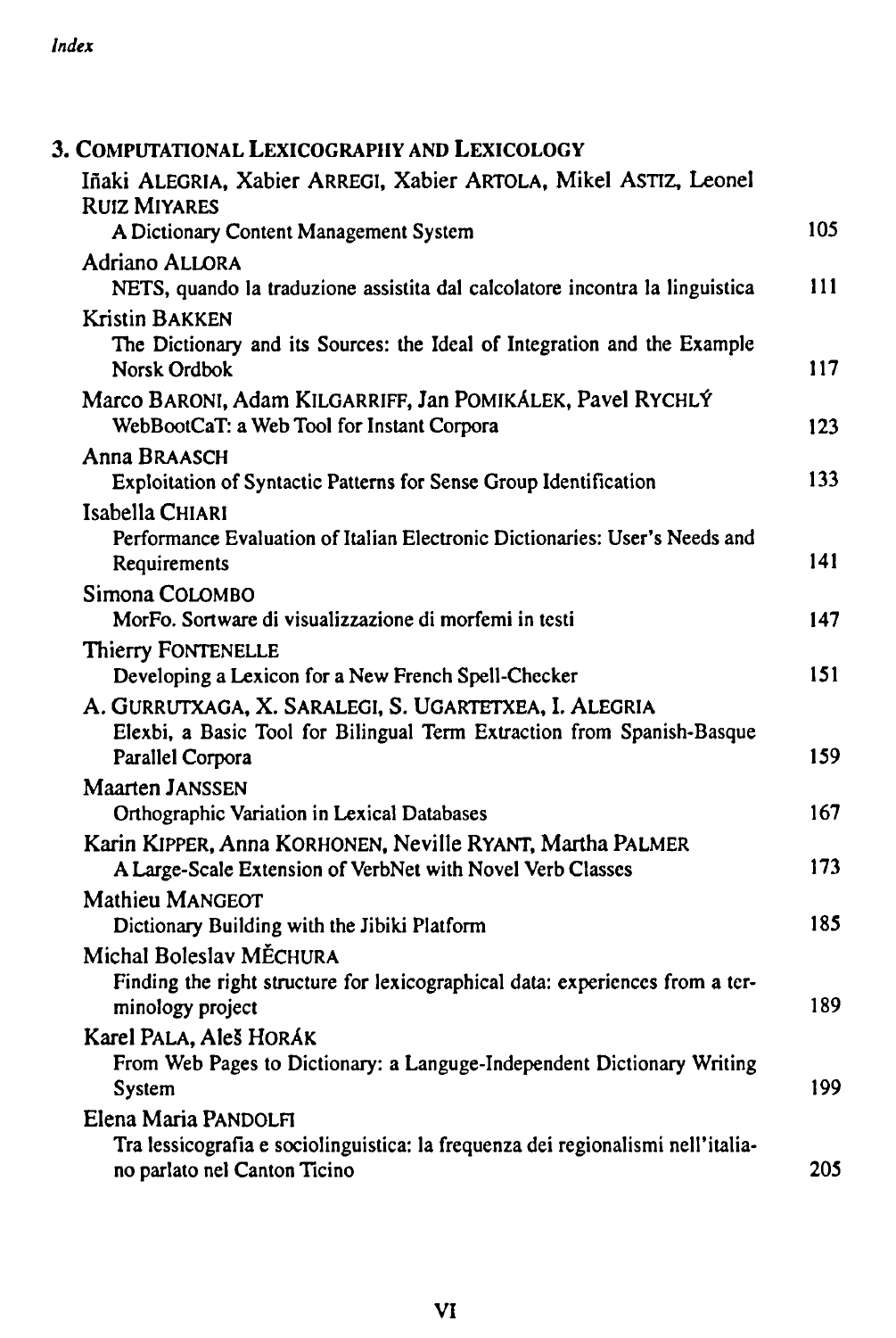| Carita PARADIS, Caroline WILLNERS<br>What a Corpus-Based Dictionary Tells us about Antonymy                                          | 213 |
|--------------------------------------------------------------------------------------------------------------------------------------|-----|
| Nilda RUIMY                                                                                                                          |     |
| A Computational Multi-Layered Italian Lexicon for HLT Applications                                                                   | 221 |
|                                                                                                                                      |     |
| Gerardo SIERRA, Rodrigo ALARCÓN, César AGUILAR, Alberto BARRÓN<br>Towards the Building of a Corpus of Definitional Contexts          | 229 |
| <b>4. THE DICTIONARY-MAKING PROCESS</b>                                                                                              |     |
| Iñaki ALEGRIA, Xabier ARREGI, Xabier ARTOLA, Mikel ASTIZ, Leonel<br><b>RUIZ MIYARES</b>                                              |     |
| Building an Electronic Version of the Cuban Basic School Dictionary                                                                  | 243 |
| Sabine CITRON, Thomas WIDMANN                                                                                                        |     |
| A Bilingual Corpus for Lexicographers                                                                                                | 251 |
| Laura ELLIOTT, Sarah WILLIAMS                                                                                                        |     |
| Pasadena: A New Editing System for the Oxford English Dictionary                                                                     | 257 |
| Wiesława FERLACKA                                                                                                                    |     |
| Towards a Model of an Interactive Dictionary for Children                                                                            | 265 |
| Cristiano FURIASSI                                                                                                                   |     |
| The Making of a Dictionary of False Anglicisms in Italian                                                                            | 273 |
| Willy MARTIN                                                                                                                         |     |
| Frame-based Lexicons and the Making of Dictionaries                                                                                  | 281 |
| Bernardina PETROVIĆ                                                                                                                  |     |
| A Methodological Framework for Making a Dictionary of Discriminative<br>Synonymies in Croatian                                       | 295 |
| Danie J. PRINSLOO, Rufus H. GOWS                                                                                                     |     |
| Fashion Words in Afrikaans Dictionaries: A Long Walk to Lexicographic<br>Freedom or just a Lexical Fly-by-Night?                     | 301 |
|                                                                                                                                      |     |
| Virginia PULCINI                                                                                                                     | 313 |
| A New Dictionary of Italian Anglicisms: The Aid of Corpora                                                                           |     |
| <b>Michael RUNDELL</b><br>More than one Way to Skin a Cat: Why Full-Sentence Definitions Have not<br><b>Been Universally Adopted</b> | 323 |
| Teresa SADURNÍ i VILLARONGA, Joseph M. DOMÈNECH i GIBERT                                                                             |     |
| Editing, Accessing and Browsing The diccionari descriptiu de la llengua<br>catalana (ddlc)                                           | 339 |
| Marco TOMATIS                                                                                                                        |     |
| Una proposta di arricchimento delle informazioni grammaticali associate al<br>lemma verbale                                          | 343 |
|                                                                                                                                      |     |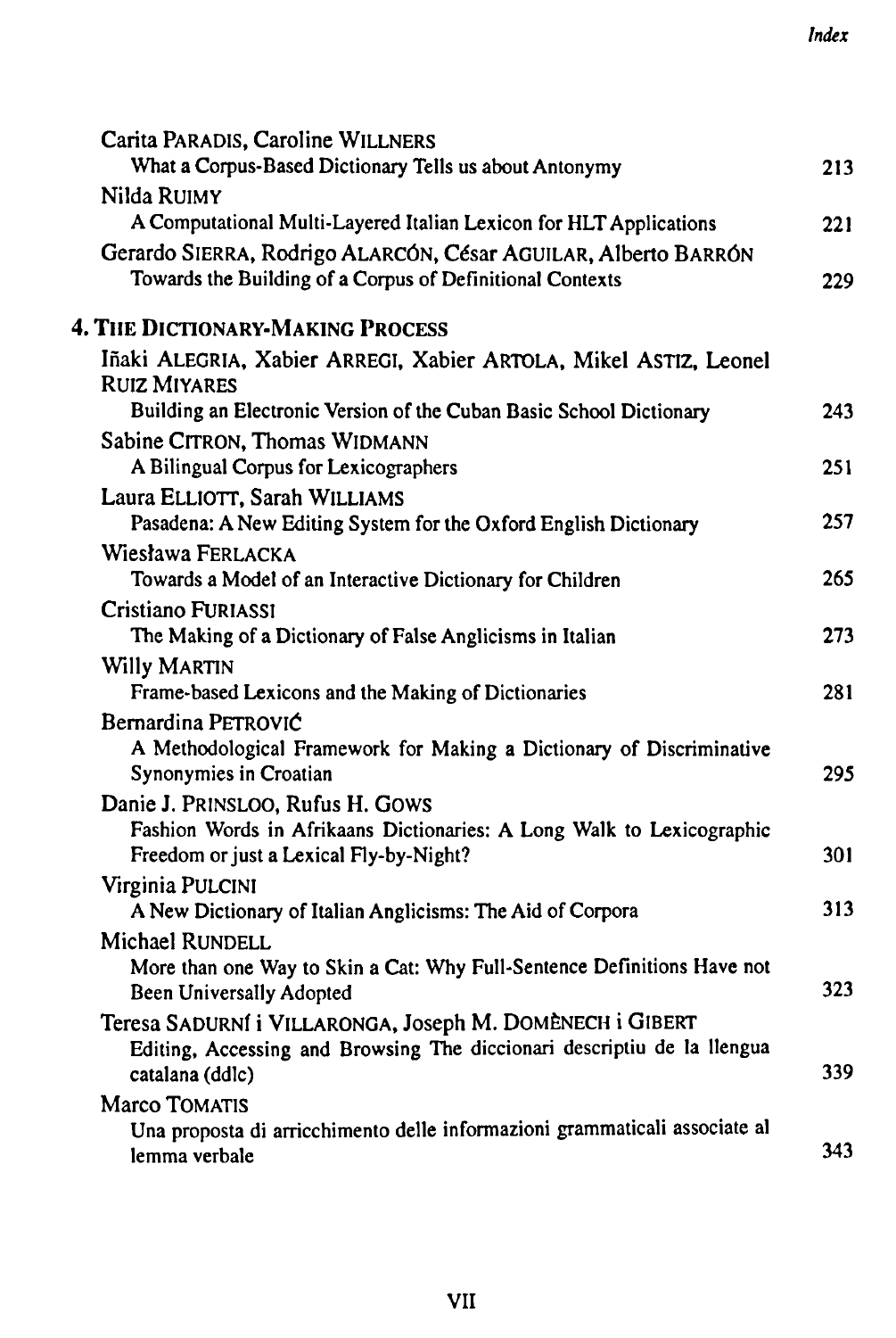| <b>Lars TRAP-JENSEN</b><br>Making Dictionaries for Paper or Screen: Implications for Conceptual De-                                                                                                                                |     |
|------------------------------------------------------------------------------------------------------------------------------------------------------------------------------------------------------------------------------------|-----|
| sign                                                                                                                                                                                                                               | 349 |
| Marja VERBURG<br>The Making of My First Van Dale: a Pre-School Dictionary                                                                                                                                                          | 357 |
| 5. REPORTS ON LEXICOGRAPHICAL AND LEXICOLOGICAL PROJECTS                                                                                                                                                                           |     |
| Manuel ALVAR EZQUERRA, Lidio Nieto JIMÉNEZ<br>La edición del Nuevo Tesoro Lexicográfico del Español (s. XIV-1726)                                                                                                                  | 365 |
| Renzo AMBROGIO<br>La lessicografia dell'oggi: fonti e criteri di selezione                                                                                                                                                         | 371 |
| Anna ANASTASSIADIS-SYMÉONIDIS, Georgia NIKOLAOU<br>Electronic Database of New Words in Greek                                                                                                                                       | 377 |
| Julia ANTYPA, Efthymiou ANGELIKI, Maria MITSIAKI<br>Mon Premier Dictionnaire Illustré: La Rédaction d'un Dictionnaire Scolaire<br>Grec                                                                                             | 383 |
| <b>Hanno BIBER</b><br>Words in "Der Brenner" - Lexicographic Searches in a New Scholarly Digi-<br>tal Edition of the AAC                                                                                                           | 395 |
| Janet DECESARIS, Paz BATTANER<br>A New Kind of Dictionary: REDES, Diccionario combinatorio del español<br>contemporáneo                                                                                                            | 399 |
| Massimo FANFANI, Marco BIFFI<br>La Lessicografia della Crusca in Rete                                                                                                                                                              | 409 |
| Gabriela HAJA, Corina FORASCU, Bogdan MIHAI ALDEA, Elena DANILA<br>The Dictionary of Romanian Language: Steps toward the Electronic Version                                                                                        | 417 |
| Annette KLOSA, Ulrich SCHNÖRCH, Petra STORJOHANN<br>ELEXIKO - A lexical and lexicological, corpus-based hypertext informa-<br>tion system at the Institut für Deutsche Sprache, Mannheim                                           | 425 |
| Polonca KOCJANČIČ, Simon KREK, Philippe CLIMENT<br>Bilingual Dictionaries and IDM DPS: The Development of a Corpus-driven<br>Slovenian-English Pocket Dictionary and its Implementation in the IDM<br>Dictionary Publishing System | 431 |
| Franco MONTANARI<br>The "Aristarchus" Project On Line (http://www.aristarchus.unige.it). Elec-<br>tronic Tools for Classical Philology                                                                                             | 439 |
| Joaquim RAFEL I FONTANALS, Joan SOLER I BOU<br>A Descriptive Dictionary of Contemporary Catalan: The DDLC Project                                                                                                                  | 443 |
| Domenico Russo<br>Dal lessico di frequenza al lessico di notorietà                                                                                                                                                                 | 457 |
|                                                                                                                                                                                                                                    |     |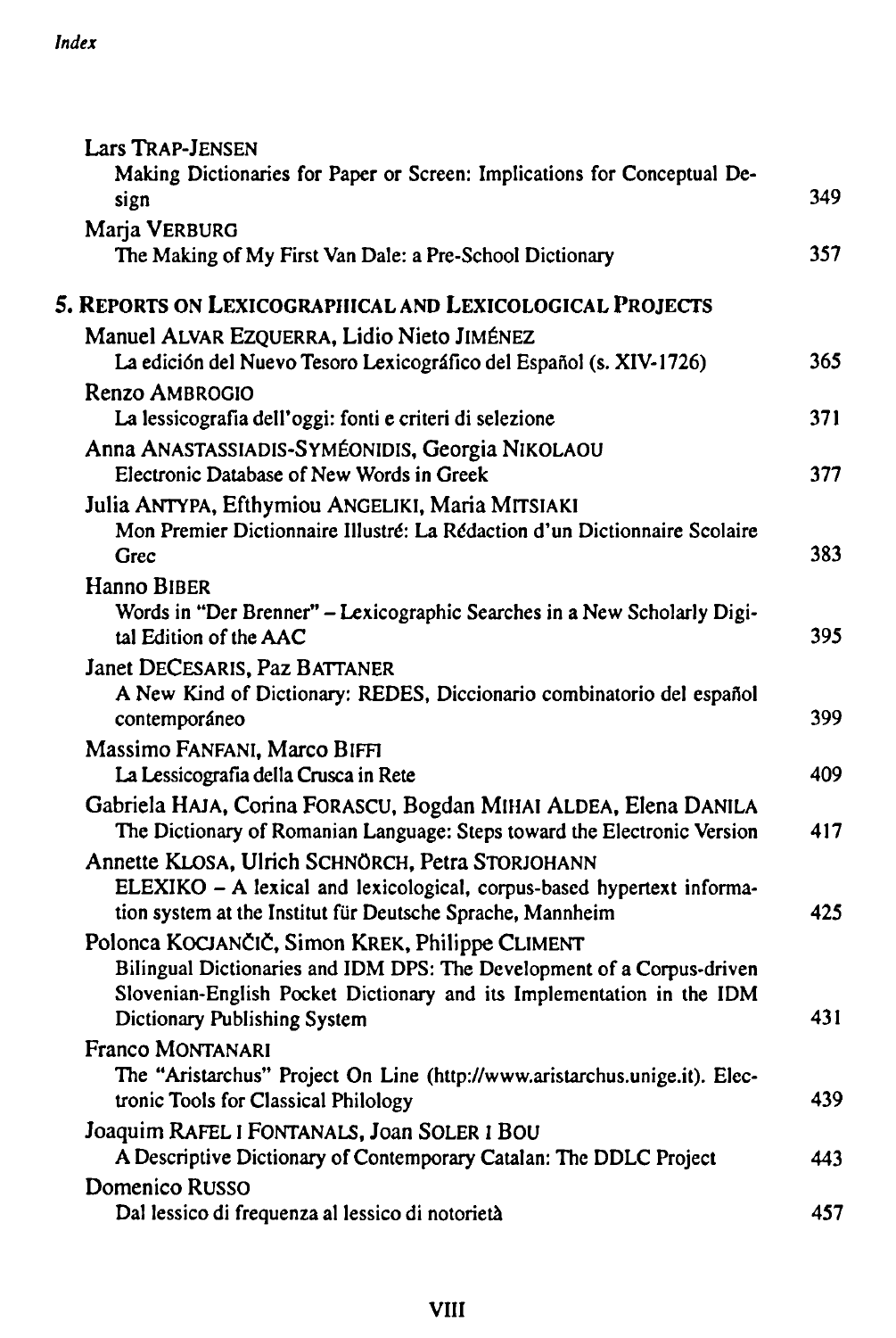| Roman SOSNOWSKI                                                                                          |     |
|----------------------------------------------------------------------------------------------------------|-----|
| Un dizionario bilingue italiano e polacco per uso scolastico                                             | 463 |
| Serge VERLINDE, Thierry SELVA, Jean BINON                                                                |     |
| The Base Lexicale du Français (BLF): A Multifunctional Online Database for<br><b>Learners of French</b>  | 471 |
| Luanne von SCHNEIDEMESSER                                                                                |     |
| The Dictionary of American Regional English: a Report on its Making and<br>Completion                    | 483 |
| 6. Bilingual Lexicography                                                                                |     |
| Arleta ADAMSKA-SAŁACIAK                                                                                  |     |
| Translation of dictionary examples - notoriously unreliable?                                             | 493 |
| Dino BRESSAN, Patrick GLENNAN                                                                            |     |
| L'Oxford Study Italian Dictionary (Osid) come esempio di lessicografia ses-                              |     |
| suata                                                                                                    | 503 |
| Marie-Hélène CORRÉARD                                                                                    |     |
| Is there a need for a US English-French Dictionary?                                                      | 509 |
| Gilles-Maurice DE SCHRYVER                                                                               |     |
| Compiling Modern Bilingual Dictionaries for Bantu Languages: Case studies<br>for Northern Sotho and Zulu | 515 |
|                                                                                                          |     |
| Dmitrij DOBROVOL'SKIJ, Artëm ŠARANDIN<br>Polysemy in a Bilingual Dictionary                              | 527 |
|                                                                                                          |     |
| Laura KARPINSKA<br>English-Latvian Lexicographic Practice: Some Typical Structural Features,             |     |
| Problems and Possible Innovations                                                                        | 537 |
| Vincenzo LO CASCIO, Elisabeth NIJPELS                                                                    |     |
| Grande Dizionario Elettronico Italiano-Neerlandese/Neerlandese-Italiano.                                 |     |
| Fondazione Italned Amstelveen (Olanda) 2005                                                              | 543 |
| Tatiana MILLIARESSI                                                                                      |     |
| L'information aspectuelle dans un dictionnaire bilingue explicatif (sur                                  |     |
| l'exemple du russe et du français)                                                                       | 549 |
| Pam PETERS, Jan TENT, Trinidad FERNANDEZ                                                                 |     |
| Critical Lexicography                                                                                    | 561 |
| <b>Liam RODGER</b>                                                                                       |     |
| Beyond Butterscotch. The Place of Cultural Knowledge in the Bilingual                                    |     |
| Dictionary                                                                                               | 567 |
| Natalya SHEVCHENKO                                                                                       |     |
| Problème de l'étiquetage des unités de bas niveau de formalité dans la lexi-                             | 575 |
| cographie bilingue Français-Russe et Français-Ukrainien                                                  |     |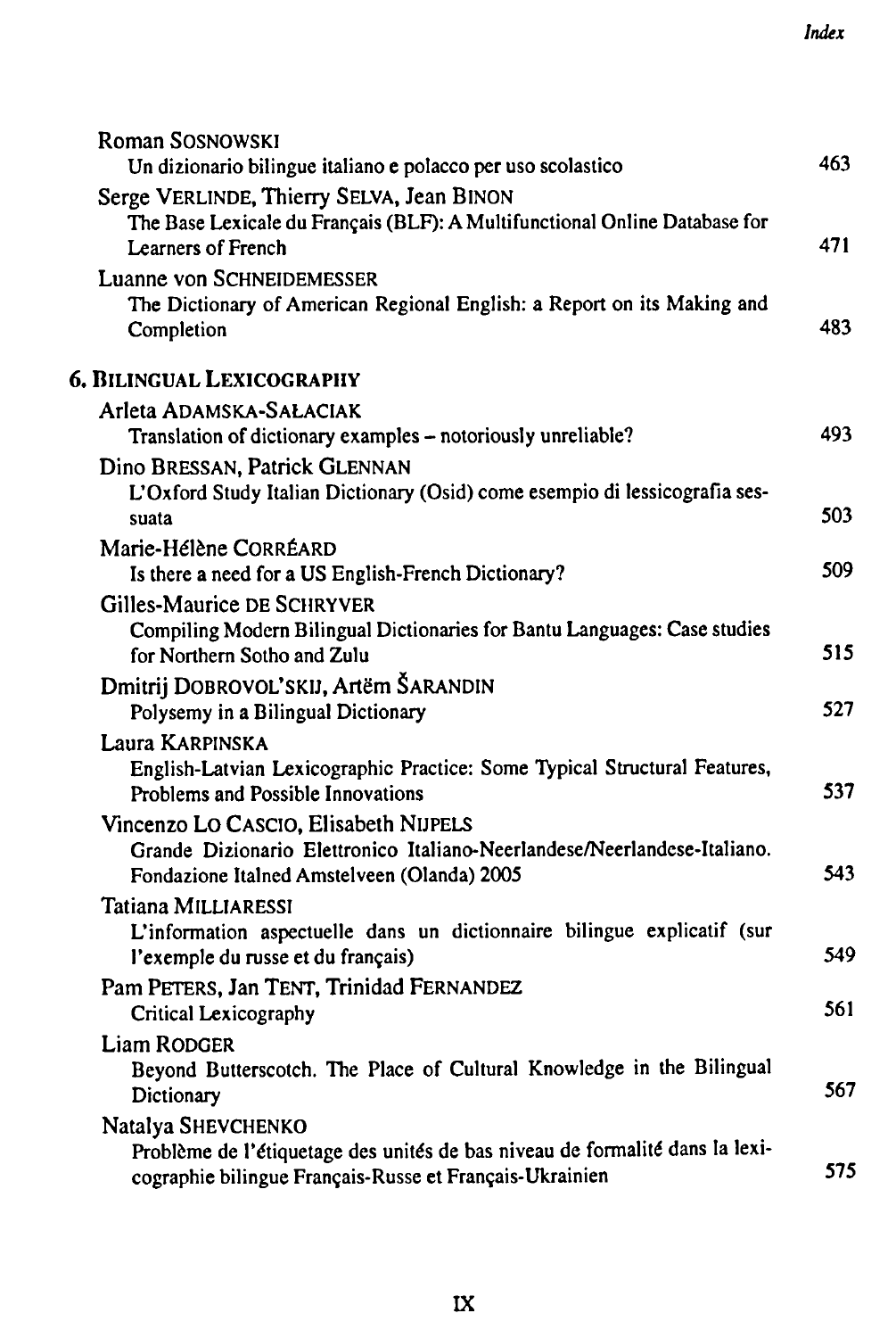| <b>Iwona SZLANSZOK</b><br>The Status of Equivalents in Bilingual Dictionaries and in a Language                                                                          | 583 |
|--------------------------------------------------------------------------------------------------------------------------------------------------------------------------|-----|
| Enn VELDI                                                                                                                                                                |     |
| Particle Verbs in Bilingual Dictionaries: The Case of Estonian and English                                                                                               | 589 |
| <b>ROUND TABLE</b>                                                                                                                                                       |     |
| Carla MARELLO<br>Introduction                                                                                                                                            | 597 |
| <b>Camilla BARDEL</b><br>Lemma Selection in the Bilingual Italian-Swedish dictionaries. A Glance at<br>the past and a look ahead                                         | 599 |
| Antoine CHALVIN, Mathieu MANGEOT<br>Méthodes et outils pour la lexicographie bilingue en ligne: Le cas du Grand<br>Dictionnaire Estonien-Français                        | 605 |
| Tomaž ERJAVEC, Kristina HMELJAK SANGAWA, Irena SRDANOVIĆ ER-<br><b>JAVEC</b>                                                                                             |     |
| JaSlo, a Japanese-Slovene Learners' Dictionary: Methods for Dictionary En-<br>hancement                                                                                  | 611 |
| María Teresa SANMARCO BANDE<br>Las palabras culturales en el diccionario bilingüe                                                                                        | 617 |
| Ghanshyam SHARMA<br>On How to Incorporate Linguistic Research Findings into a Bilingual Dic-<br>tionary: Some Observations from a Hindi-Italian Italian-Hindi Dictionary | 623 |
| Monica ŠORLI, Katarina GRABNAR, Simon KREK, Tomato KOŠIR<br>The Oxford-DZS Comprehensive English-Slovenian Dictionary                                                    | 631 |
| 7. DIALECT DICTIONARIES AND LINGUISTIC ATLASES                                                                                                                           |     |
| Neri BINAZZI, Matilde PAOLI<br>La centralità del parlante in formato elettronico: l'esperienza del Vocabola-<br>rio del fiorentino contemporaneo (VFC)                   | 641 |
| Monica CINI, Riccardo REGIS<br>La dimensione geografica del lessico: L'esempio dell'Atlante Linguistico ed<br>Etnografico del Piemonte Occidentale                       | 649 |
| Patrizia CORDIN<br>L'Archivio Lessicale dei Dialetti Trentini                                                                                                            | 655 |
| Nella CUCURULLO, Simonetta MONTEMAGNI, Matilde PAOLI, Eugenio<br>PICCHI, Eva SASSOLINI<br>Un atlante dialettale in rete: ALT-Web                                         | 661 |
| Margherita DI SALVO                                                                                                                                                      |     |
| Database del lessico flegreo                                                                                                                                             | 673 |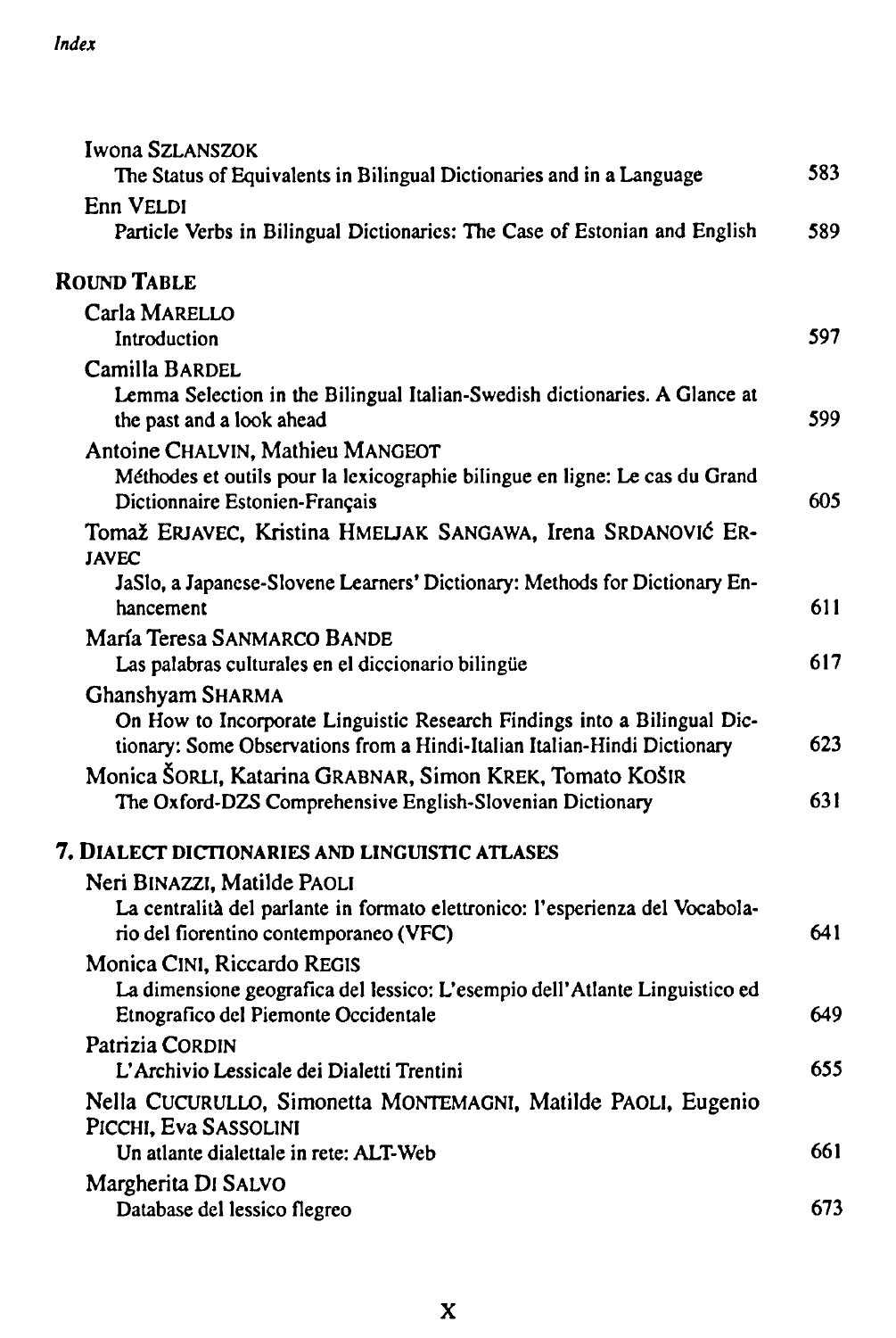| Katerina T. FRANTZI                                                                          |      |
|----------------------------------------------------------------------------------------------|------|
| A Folk Songs Corpus for Constructing and Updating Dialect Dictionaries                       | 681  |
| Monica MARZINI                                                                               |      |
| Lessicografia in aree complesse: il caso di Grosseto                                         | 689  |
| Salvatore RIOLO, Vincenzo FERRARA                                                            |      |
| Dialettismi in lessici bilingui                                                              | 701  |
| Antonio ROMANO<br>Ortografia e pronuncia nella genesi di un dizionario dialettale valsesiano | 713  |
| Eveline WANDL-VOGT                                                                           |      |
| Von der Karte zum Wörterbuch - Überlegungen zu einer räumlichen Zu-                          |      |
| griffsstruktur für Dialektwörterbücher dargestellt am Beispiel des Wörter-                   |      |
| buchs der bairischen Mundarten in Österreich (WBÖ)                                           | 721  |
| 8. LEXICOGRAPIIY FOR SPECIALISED LANGUAGES - TERMINOLOGY AND                                 |      |
| Terminography                                                                                |      |
| Marta CHROMÁ                                                                                 |      |
| Synonymy and Polysemy in a Bilingual Law Dictionary                                          | 735  |
| Marie-Jeanne DEROUIN, André LEMEUR                                                           |      |
| Integrated Bilingual Specialist Dictionaries as Added Value for Translation                  |      |
| Memories: The LexTerm Initiative                                                             | 743  |
| Pamela FABER, Pilar León ARAÚZ, Juan Antonio PRIETOVELASCO, Ari-                             |      |
| anne REIMERINK<br>Linking Images and Words: the description of specialized concepts1         | 751  |
| Ágota FÓRIS                                                                                  |      |
| Lexicographical Definition of Terms in Hungarian Dictionaries                                | 765. |
| Mārcis GASŪNS                                                                                |      |
| Latin Terms in Sanskrit Dictionaries                                                         | 773. |
| Age LIND                                                                                     |      |
| The Ambiguous Terminology of Business Entities: on the Quest for Equiva-                     |      |
| lence in Corporation and Enterprise Law                                                      | 779  |
| Henrik Køhler SIMONSEN                                                                       |      |
| ZooLex: The Wildest Corporate Reference Work in Town?                                        | 787  |
| Geoffrey Clive WILLIAMS                                                                      |      |
| Advanced ESP and the Learner's Dictionary: Tools for the Non-Language<br>Specialist          | 795  |
|                                                                                              |      |
| <b>ROUND TABLE</b>                                                                           |      |
| Maria Teresa ZANOLA                                                                          |      |
| Introduction                                                                                 | 805  |
|                                                                                              |      |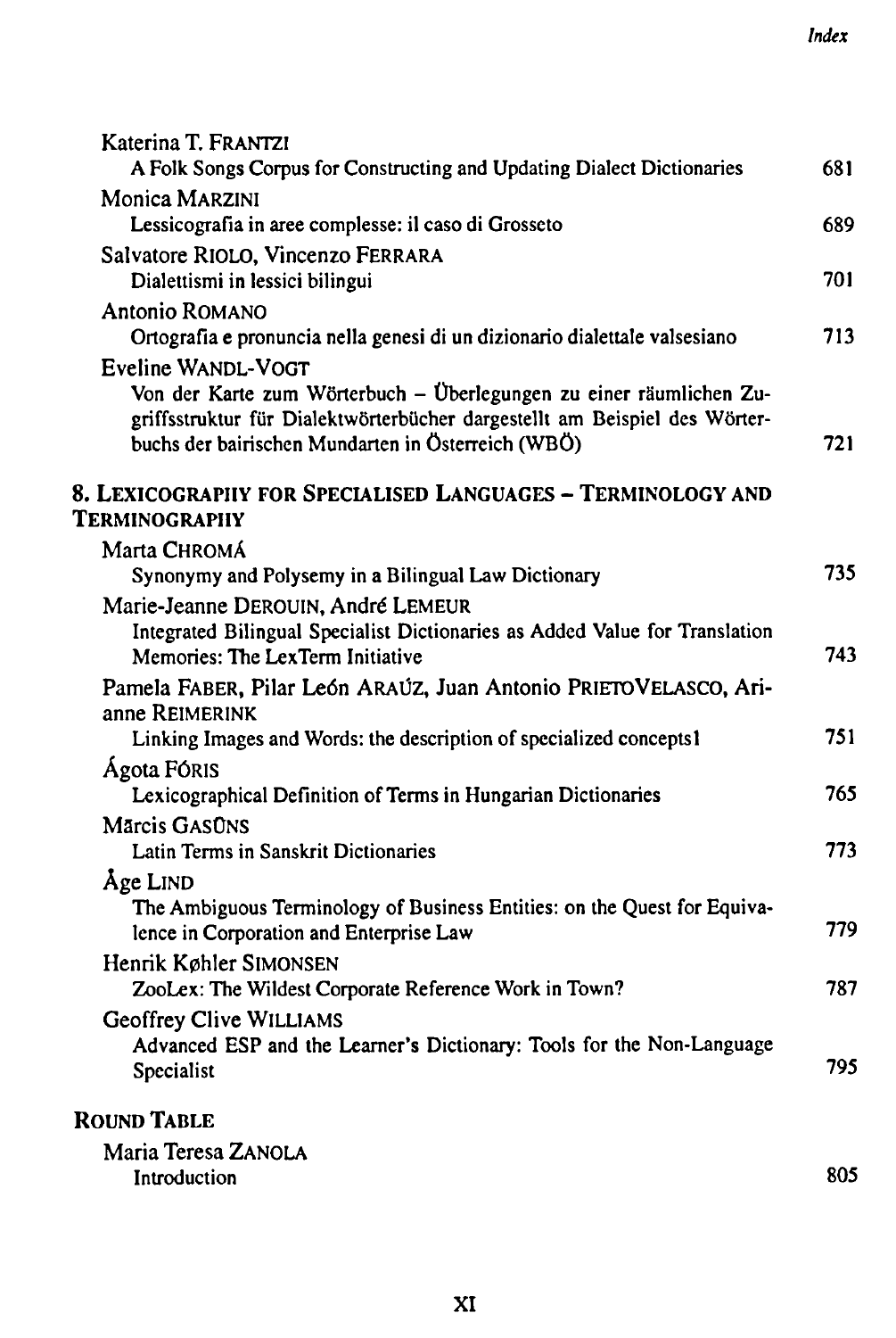| Úna BHREATHNACH, Caoilfhionn Nic PHÁIDÍN, Donla UÍ BHRAONÁIN<br>http://www.focal.ie - Terminology Project                                                                                                            | 807 |
|----------------------------------------------------------------------------------------------------------------------------------------------------------------------------------------------------------------------|-----|
| Peter DE BAER, Koen KERREMANS, Rita TEMMERMAN<br>Bridging Communication Gaps between Legal Experts in Multilingual Eu-<br>rope: Discussion of a Tool for Exploring Terminological and Legal Knowl-<br>edge Resources | 813 |
| <b>Sylvie DE COCK</b>                                                                                                                                                                                                |     |
| Getting down to Business: Monolingual Learners' Dictionaries and Business<br>English                                                                                                                                 | 819 |
| Maurella DELLA SETA, Federica NAPOLITANI, Scilla PIZZARELLI, Elisa-<br>betta POLTRONIERI                                                                                                                             |     |
| Thesaurus italiano di bioetica: Un esempio di lessico specializzato nel setto-<br>re bioetico                                                                                                                        | 825 |
| Fernande RUIZ QUEMOUN                                                                                                                                                                                                |     |
| L'hermétisme terminologique des protocoles en neurosciences                                                                                                                                                          | 831 |
| María Isabel TERCEDOR SÁNCHEZ, Clara Inés LÓPEZ RODRÍGUEZ<br>Retrieving and codifying lexical information in process oriented terminolo-<br>gy management                                                            | 837 |
| <b>9. DICTIONARY USE</b>                                                                                                                                                                                             |     |
| <b>Elisa CORINO</b>                                                                                                                                                                                                  |     |
| Schwierigkeiten beim Erwerb deutscher Partizipien in einsprachigen Wör-<br>terbüchern aus der Perspektive italienischer Muttersprachler                                                                              | 847 |
| Anna DZIEMIANKO, Robert LEW                                                                                                                                                                                          |     |
| When you are Explaining the Meaning of a Word: The Effect of Abstract<br>Noun Definition Format on Syntactic Class Identification                                                                                    | 857 |
| <b>Camille MARTINEZ</b>                                                                                                                                                                                              |     |
| L'utilisation du dictionnaire en tant qu'arbitre dans les jeux linguistiques<br>(Scrabble, Des chiffres et des lettres, Dicos d'or)                                                                                  | 865 |
| Don R. MCCREARY, Elise AMACKER                                                                                                                                                                                       |     |
| Experimental Research on College Students' Usage of Two Dictionaries: A<br>Comparison of the Merriam-Webster Collegiate Dictionary and the Macmil-<br>lan English Dictionary for Advanced Learners                   | 871 |
| Cristina ONESTI                                                                                                                                                                                                      |     |
| Preverbs in Hungarian Lexicography: Improving Example Sentences through<br><b>Web Resources</b>                                                                                                                      | 887 |
| Gill Philip                                                                                                                                                                                                          |     |
| Metaphor, the Dictionary, and the Advanced Learner                                                                                                                                                                   | 895 |
|                                                                                                                                                                                                                      |     |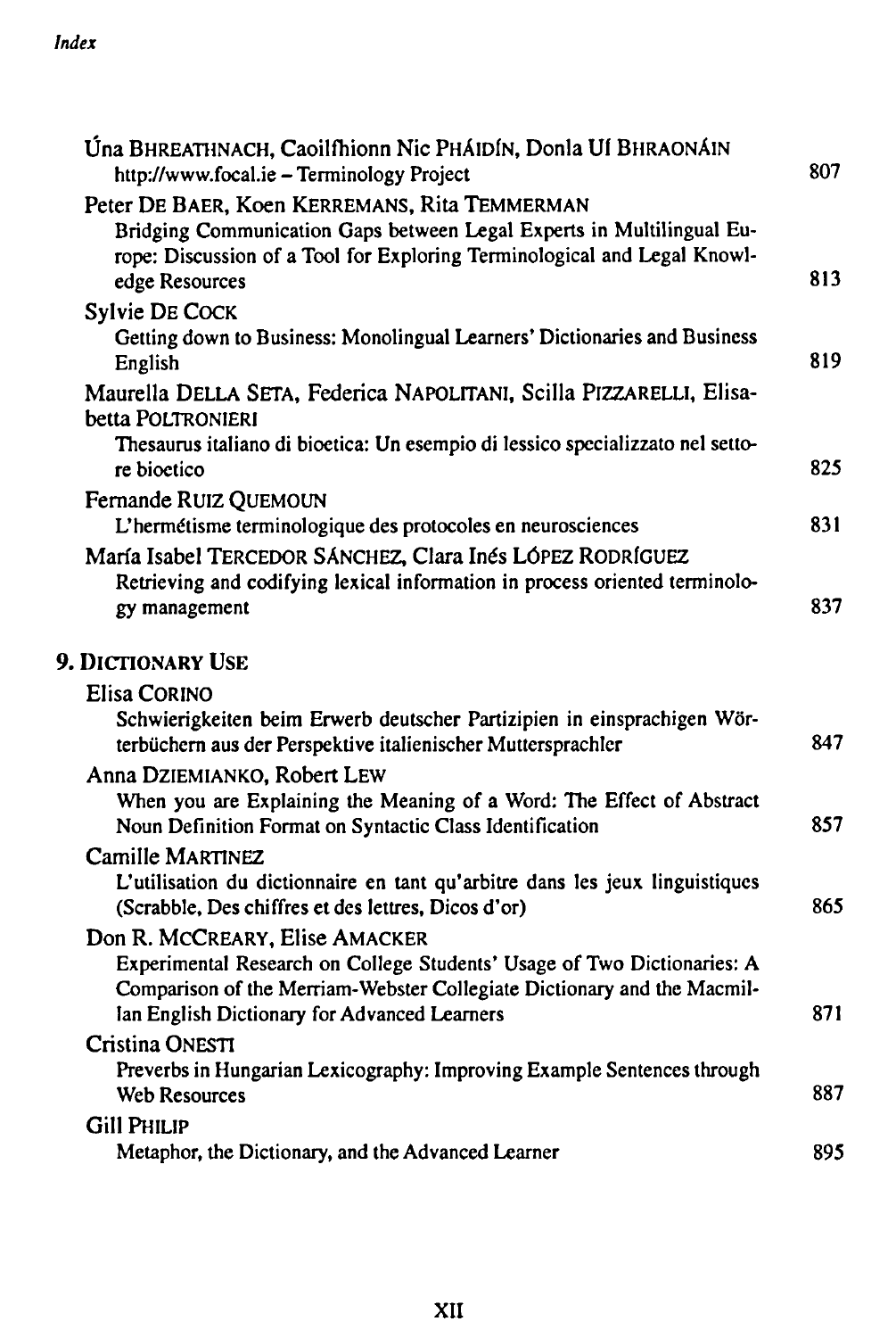| 10. Phraseology and Collocation                                                                                                                                                                                    |      |
|--------------------------------------------------------------------------------------------------------------------------------------------------------------------------------------------------------------------|------|
| Margarita ALONSO RAMOS<br>Towards a Dynamic Way of Learning Collocations in a Second Language                                                                                                                      | 909  |
| <b>Iovka BOJÍLOVA TCHOBÁNOVA</b><br>As Comparações Fixas Na Língua Portuguesa E Os Seus Equivalentes Fun-<br>cionais Na Língua Búlgara                                                                             | 923  |
| František ČERMÁK<br>Collocations, Collocability and Dictionary                                                                                                                                                     | 929  |
| <b>Stephen COFFEY</b><br>'Delexical Verb + Noun' Phrases in Monolingual English Learners' Dictio-<br>naries                                                                                                        | 939  |
| Szilvia CSÁBI<br>The Comparison of the Motivation of English Idioms and their Hungarian<br>Equivalents                                                                                                             | 951  |
| Sascha DIWERSY, Ludwig FESENMEIER<br>A (twofold) Contrastive Analysis of Collocations: Fr. patience - It. pazienza                                                                                                 | 959  |
| Luisa GIACOMA, Susanne KOLB<br>L'utilità dell'introduzione sistematica delle collocazioni nella voce lessico-<br>grafica bilingue. L'esempio del Dizionario di Tedesco (Giacoma-Kolb, Zani-<br>chelli-Klett, 2001) | 967  |
| Ulrich HEID, Rufus H. GOUWS<br>A Model for a Multifunctional Dictionary of Collocations                                                                                                                            | 979  |
| Kyo KAGEURA, Miwa TOYOSHIMA<br>Analysis of Idiom Variations in English for the Enhanced Automatic Look-<br>up of Idiom Entries in Dictionaries                                                                     | 989  |
| <b>Adam KILGARRIFF</b><br>Collocationality (and how to measure it)                                                                                                                                                 | 997  |
| Aurelia MARTELLI<br>A Corpus Based Description of English Lexical Collocations Used by Italian<br><b>Advanced Learners</b>                                                                                         | 1005 |
| Michela MURANO<br>La phraséologie dans quelques dictionnaires bilingues français-italien an-<br>ciens (16e-18e siècles)                                                                                            | 1013 |
| Alessandro PANUNZI<br>L'analisi corpus-driven delle strutture essere + Preposizione in italiano. Co-<br>strutti grammaticali e variazione marcata del predicato                                                    | 1021 |
| Paschalia PATSALA<br>On the Distinction and Presentation of Idioms and Collocations in Bilingual<br><b>English-Greek Dictionaries</b>                                                                              | 1029 |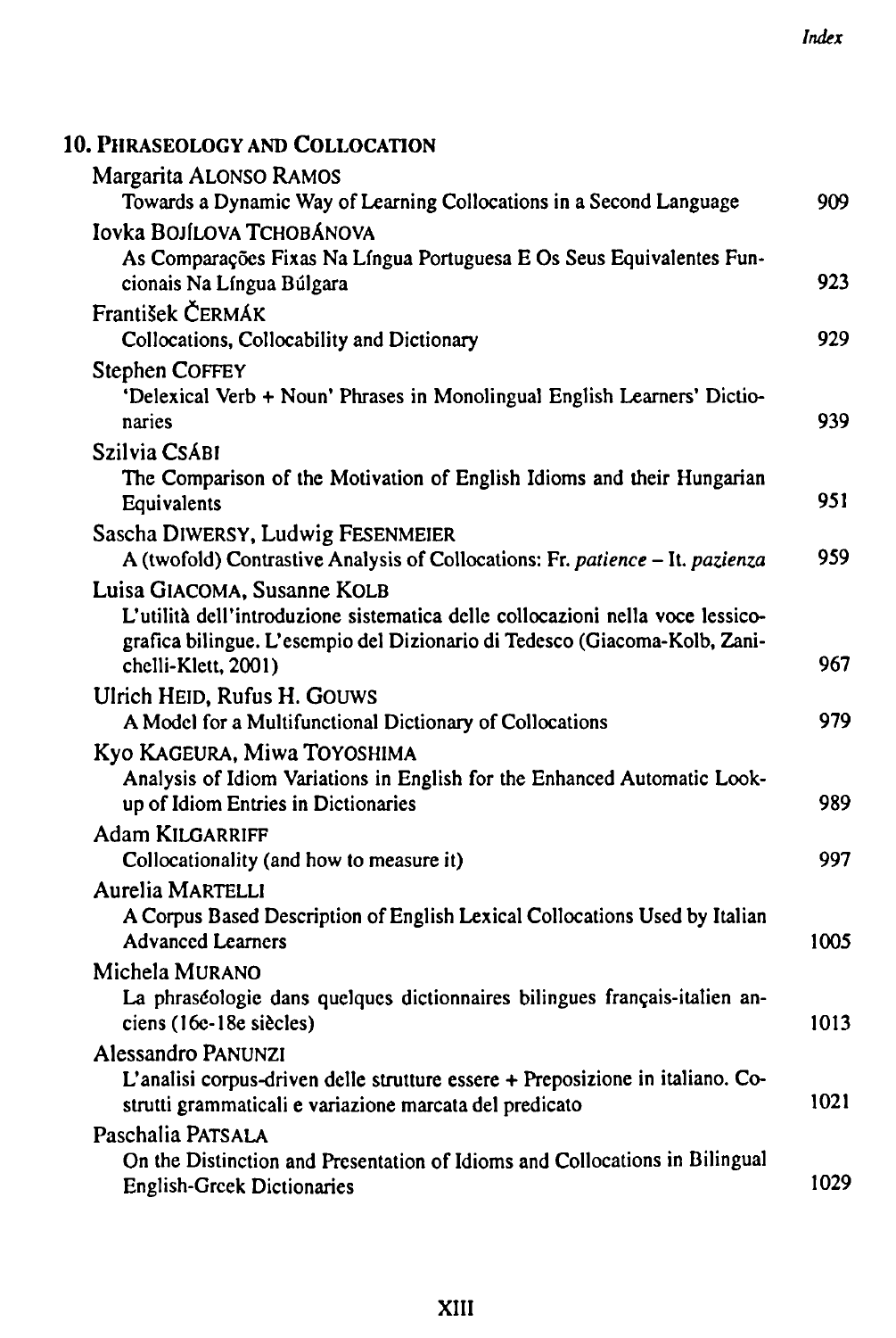| Begoña SANROMÁN VILAS<br>El papel de la información semántica en el aprendizaje de las colocaciones                                                                  |      |
|----------------------------------------------------------------------------------------------------------------------------------------------------------------------|------|
| léxicas                                                                                                                                                              | 1037 |
| <b>Vasyl STARKO</b><br>Entry Selection for a Bilingual Phraseological Dictionary                                                                                     | 1045 |
| Joanna Szerszunowicz<br>Pseudo-equivalents in English, Italian and Polish Faunal Phraseology                                                                         | 1055 |
| Geart van DER MEER<br>On the Status of Word Combinations in the English Monolingual Learner's<br>Dictionaries: Entry or Collocation?                                 | 1061 |
| Leo WANNER, Bernd BOHNET, Mark GIERETH<br>What Is Beyond Collocations? Insights from Machine Learning Experiments                                                    | 1071 |
| 11. LEXICOLOGICAL ISSUES OF LEXICOGRAPHICAL RELEVANCE                                                                                                                |      |
| Andrea ABEL, Claudia RICHTER                                                                                                                                         |      |
| Problematiken bei der Bestimmung, Abgrenzung und Darstellung von Er-<br>gänzungsklassen des Verbs in der Lernerlexikographie - aufgezeigt am Bei-<br>spiel von ELDIT | 1091 |
| Sue ATKINS, Valerie GRUNDY<br>Lexicographic Profiling: an Aid to Consistency in Dictionary Entry Design                                                              | 1097 |
| Lucie BARQUE, Anne-Laure JOUSSE<br>Analyzing Combinatorial Properties of Polysemic Lexical Units to Charac-<br>terize Metaphorical Links                             | 1109 |
| Maurizio DARDANO, Gianluca FRENGUELLI, Gianluca COLELLA<br>What Lexicographers Do with Word Formation                                                                | 1115 |
| Anna-Maria DE CESARE<br>Soprattutto tra avverbio focalizzante e congiunzione testuale                                                                                | 1129 |
| Sara DEODATI, Bastien KINDT                                                                                                                                          |      |
| La lemmatisation automatisée des sources en grec ancien: Présentation de<br>ressources linguistiques et d'outils de traitement                                       | 1137 |
| Marie-Pierre ESCOUBAS-BENVENISTE<br>Représentation des proprietés d'une classe de prédicats de mouvement dans<br>le PR (2001) sur Cd-Rom                             | 1145 |
| Angela FERRARI<br>Alternative riformulative                                                                                                                          | 1153 |
| Patrick HANKS<br>The Organization of the Lexicon: Semantic Types and Lexical Sets                                                                                    | 1165 |
| Elisabetta JEZEK<br>Argument Structures, Verb Patterns and Dictionaries                                                                                              | 1169 |
|                                                                                                                                                                      |      |